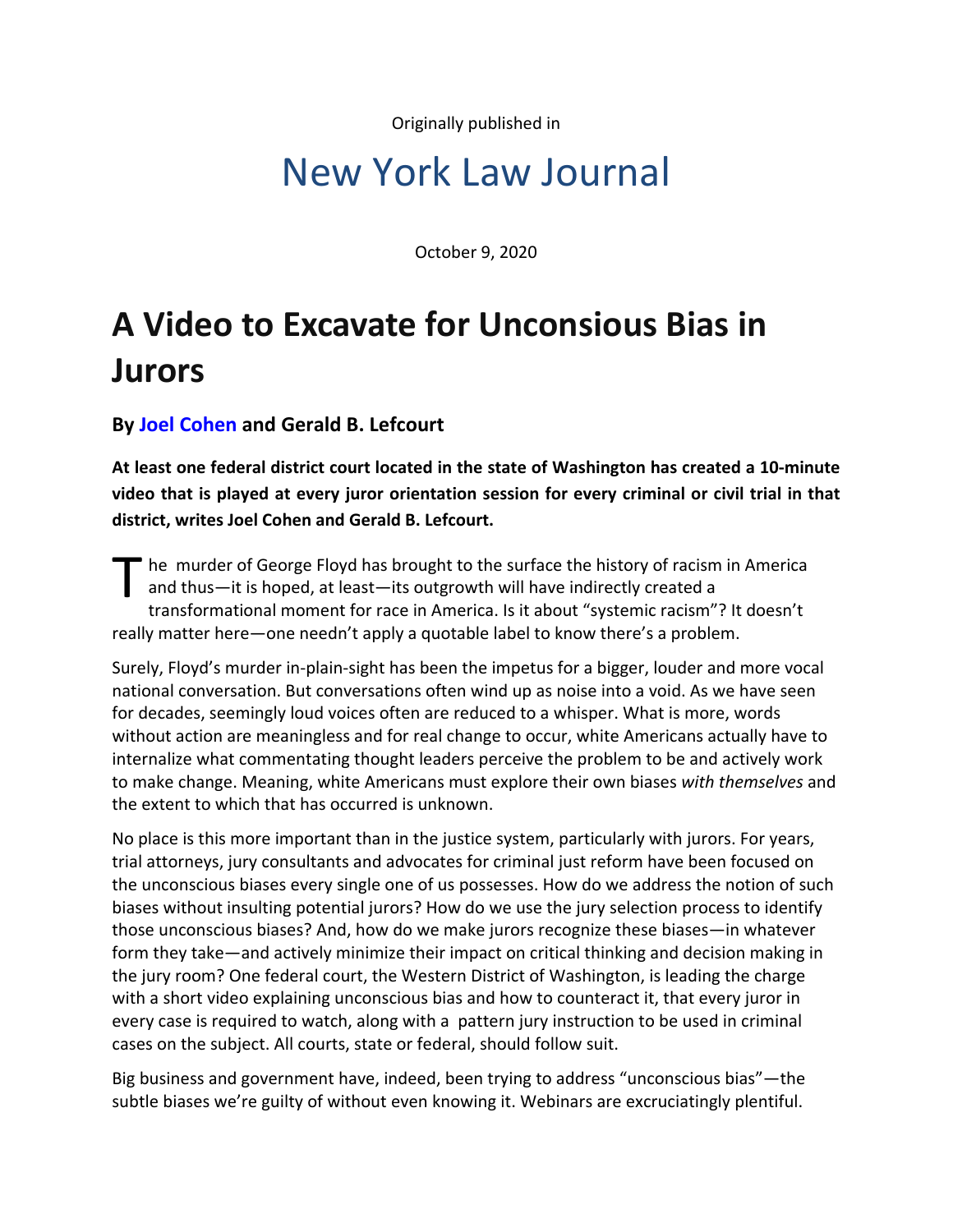Perhaps they're intended to "do the right thing." But also—is it cynical to say?—to help fend off potential lawsuits against them. Whatever good derives from such measures, however, the question remains whether the good will find its way beyond the workplace. That is, will employees or executives who become inspired to "behave" within the workplace regarding race, take their newfound "sensitivity" to their nonwork lives?

As more pertinent here, if these newly enlightened and motivated individuals become jurors, particularly in criminal cases, will they treat Blacks on a level playing field with all the other trial participants? That's our hope, to be sure; but is it only aspirational? Or can the courts employ truly effective measures to address juror biases and prejudices beyond what has traditionally been used?

Those, many judges among them, who worship the jury system profess that jurors, with notable exceptions, simply "get it right"—irrespective of the race of the defendant, the witnesses, particularly police witnesses, and the jurors. They believe that the jury selection process (*voir dire*) and the instructions near a trial's conclusion effectively root out bias. Really?

As most trial attorneys and jury consultants will tell you, all too often the jury selection process, particularly in federal court, is time limited and superficial, relying on self-selecting questions of "Does anyone here believe they cannot be fair" or "Raise your hand if you cannot be fair in this case." Real bias, unconscious or otherwise is not unearthed this way. Worse, there have been instances where the process has allowed potential jurors with biases to self-select their way onto juries with less than honorable intentions. Still, most trial judges, ordinarily better able to address their own personal biases than juries, typically will tell you that they would have decided the same way as did the jury had they presided without a jury, thereby validating the process.

Let's examine that, though, more closely. In cross-racial cases—for example, where the testifying police officer is white and the defendant is Black—how do these judges conclude that they are really able to weed out *juror* bias? Put aside *voir dire,* as noted, hardly a panacea for deeply harbored biases, most judges simply rely on the idea that a jury will follow a judge's instructions. They believe, or choose to accept, that if a judge instructs jurors to ignore race or a witness's position as a member of law enforcement when making credibility determinations, that jurors, albeit perhaps not robotically, will follow that instruction. Such an instruction is typically given in cross-racial criminal cases that pit a white police officer against a Black defendant. But that cannot possibly be sufficient for a serious observer of the criminal justice system, who *candidly* speaks to it.

If we are going to get it right, or at least try our best to do so, the national conversation must find its way into our justice system—and not just with bail, discovery, or police reforms—in a way that requires jury reform. Courts no longer can be willing to rely on what has traditionally been done *to try to* address "unconscious bias" that may move or even push a person in one direction or another. If the many peaceful protestors have taken the George Floyd experience to heart, so too, must our courts. They must, at least in some limited way, use this moment that sadly will drift away more quickly than it should when the world returns to normalcy, to explore measures to sensitize juries or jury pools to the challenging forces within them.